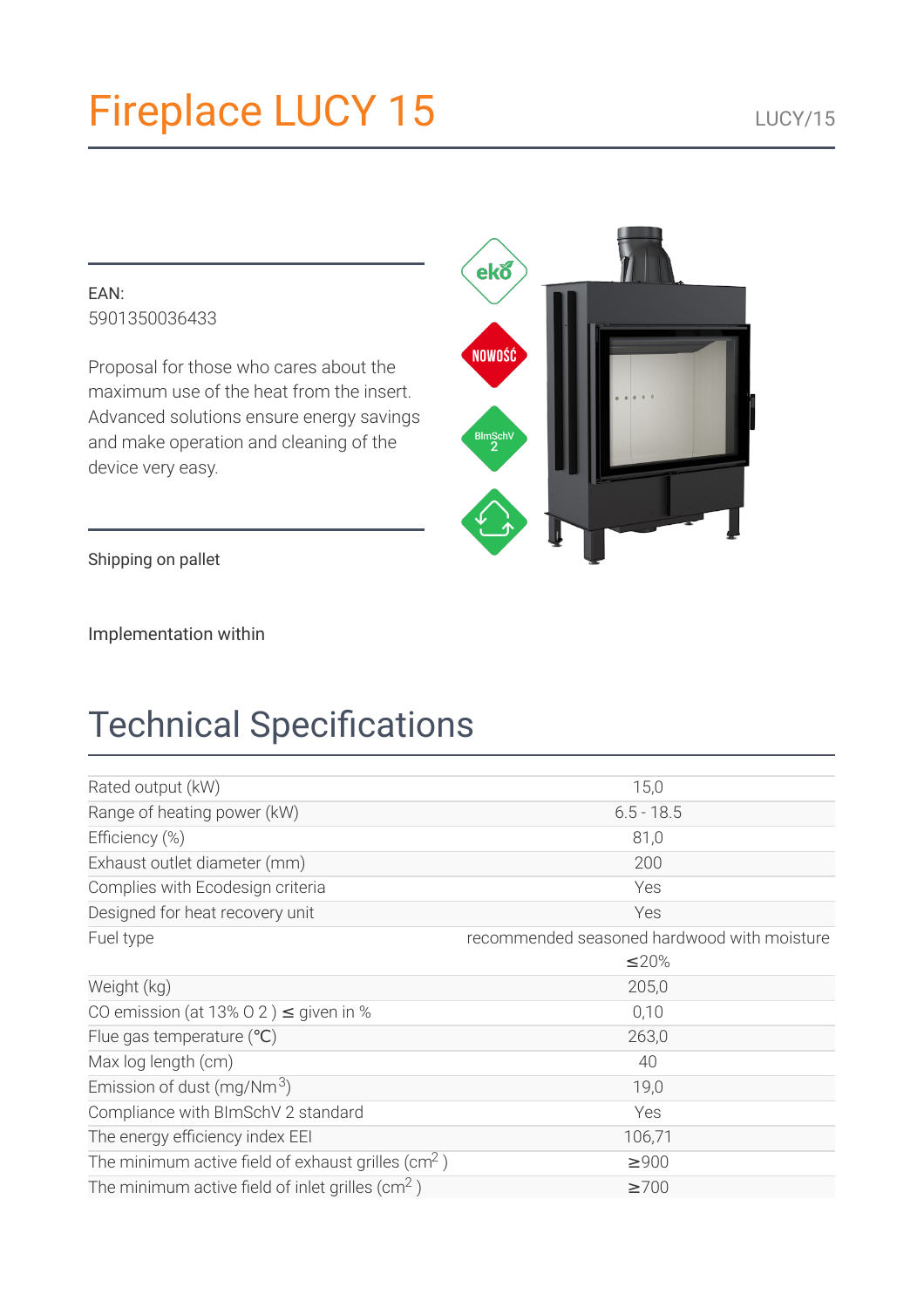| Glazing type                        | straight    |
|-------------------------------------|-------------|
| Opening of the doors                | to the left |
| Material                            | steel       |
| Width (cm)                          | 85,40       |
| Height (cm)                         | 134,60      |
| Depth (cm)                          | 42,00       |
| External air inlet                  | Yes         |
| The liner of the combustion chamber | Yes         |
| Ashpan                              | Yes         |
| Decorative printed glass            | Yes         |
|                                     |             |

## **Features**

#### **MAXIMUM USE OF ENERGY**

The body and the front of the insert are resistant to high temperatures thanks to the high quality steel used in production.

Efficient burning process & maintaining of temperature to keep the warmth for longer thanks to lining of combustion chamber with TERMOTEC - heat accumulating material which raises the temperature in the combustion chamber

More ecological combustion thanks to double deflector system which extends the exhaust gas path.

Air supplied from outside only thanks to biult-in an external air inlet fi 125mm. Air adjustment with just one regulator which prevents from improper usage.

Triple system of combustion chamber's air venting: primary air - secondary air supplied under the grate through holes in a back wall. Additionally clean glass system designed (air curtain).

#### **SAFETY AT THE HIGHEST LEVEL**

Perfect tightness thanks to the solid welds made in a noble gas shielding.

All steel elements are laser cut and bent on CNC bending machines.

Front of insert is equipped with a heat-resistant ceramics that can withstand temperatures up to  $660^{\circ}$ C

#### **ECOLOGICAL COMBUSTION**

The unit meets the requirements of Ecodesign standards and the restrictions of the BImSchV 2 standard, which determines the maximum CO emission.

#### **CONVENIENT TO USE**

Movable grate and ashpan enables to clean the insert.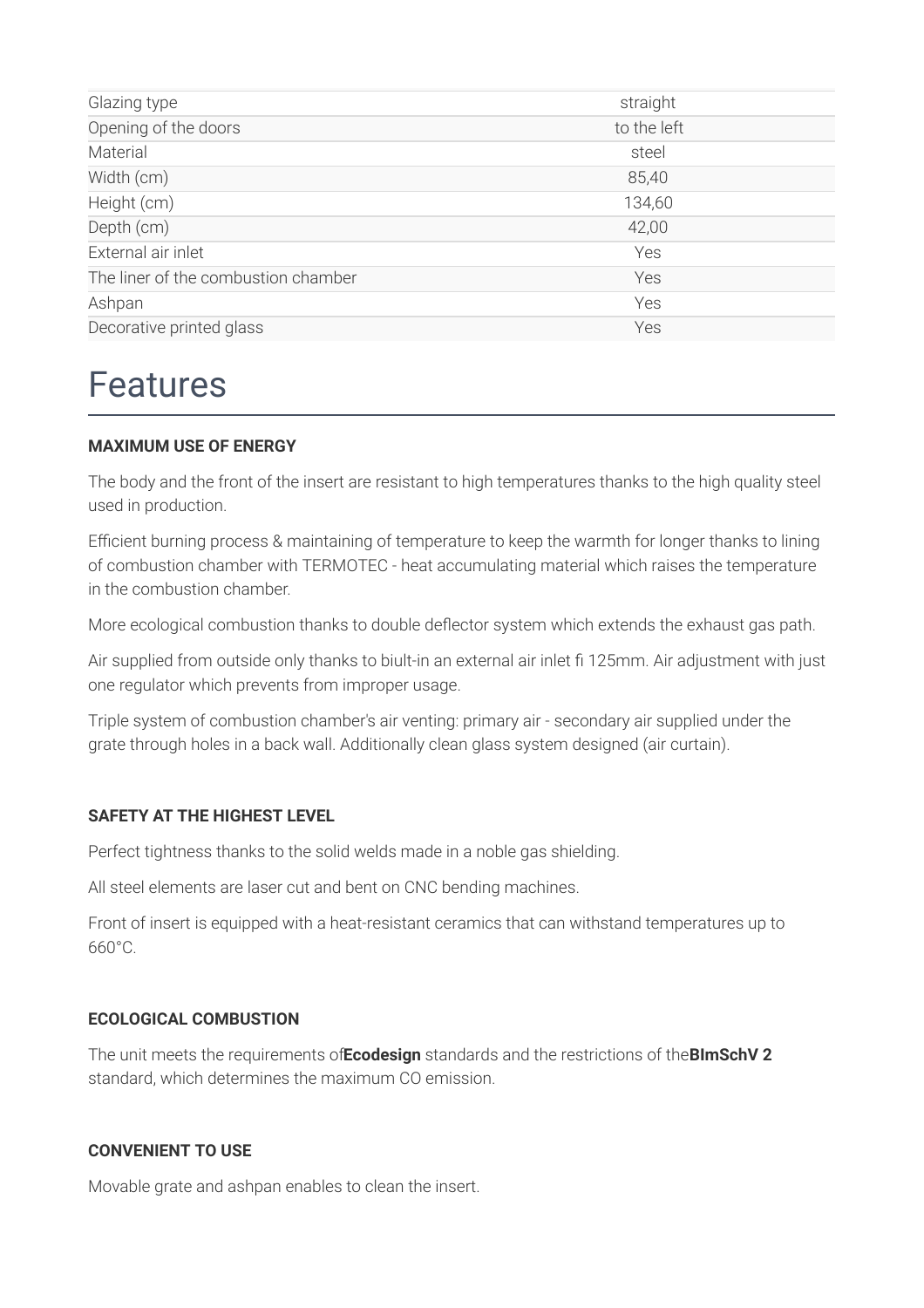The special perforated design of the handle protects against excessive heating, which has the influence on the high comfort of using the fireplace.

Reduced soot deposition through a system of pure glass (air curtain).

It can be used in a various mounting conditions thanks to adjustable legs and movable fumes outlet with 360 regulation.

#### **MODERN DESIGN**

Decorative, heat-resistant glass that can withstand temperatures up to 660°C. It gives a fireplace a modern and elegant look, visually enlarges the front of the insert.

An elegant and comfortable handle.

## **Technical drawing**



## **Additional options**



Spring for door shutting NADIA,

**LUCY** 

Spring for door shutting - automatically closes the door.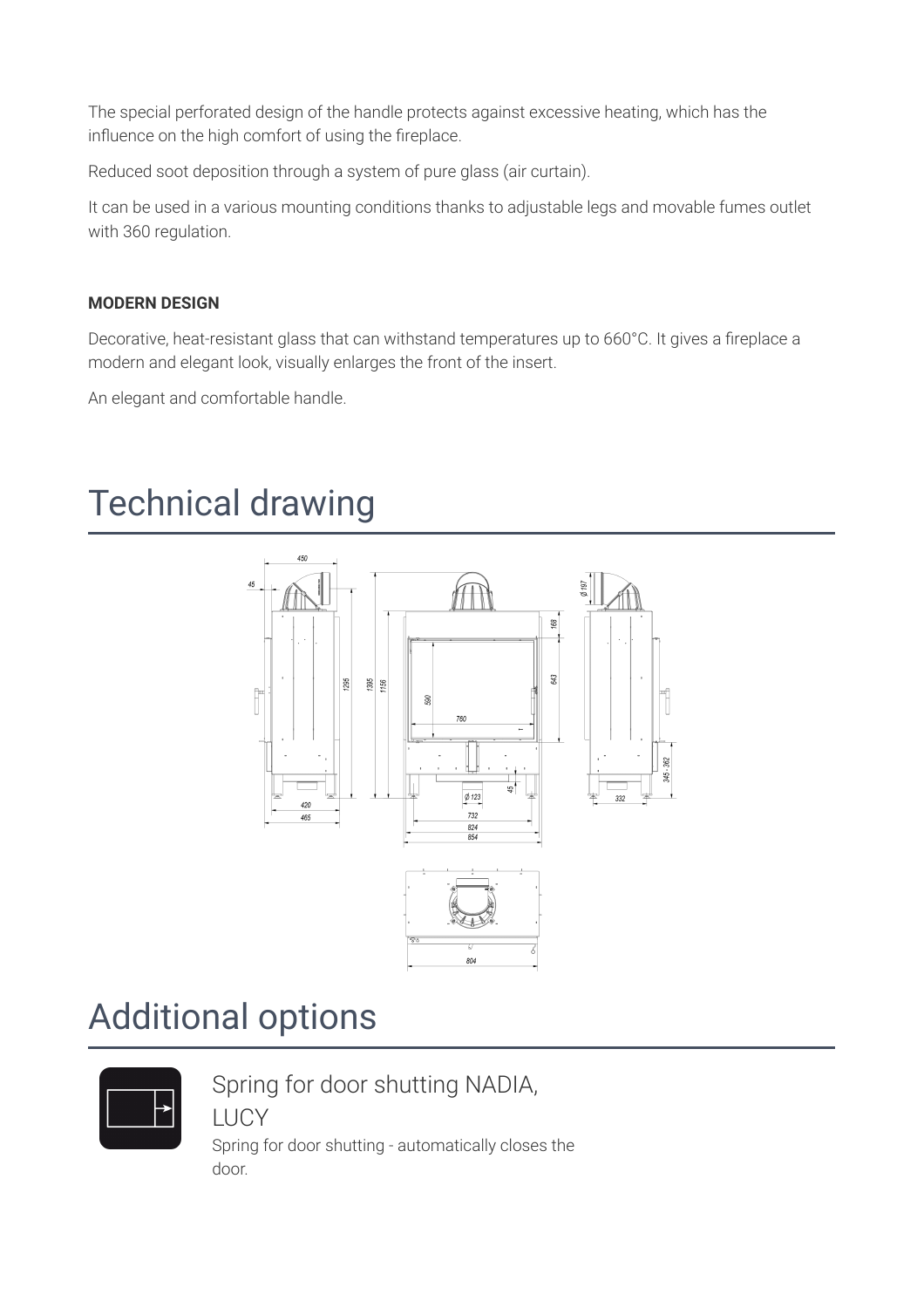

## Steel frame 45° for LUCY/15

Modern steel decorative frame for the fireplace insert LUCY/15.

## Podstawa pod wkład MB, NB, VN i **LUCY**

Nogi pod wkłady MB, NB, VN i LUCY umożliwiają stabilne i bezproblemowe ustawienie wkładu kominkowego, możliwość regulacji wysokości.

## Steel pipe 200/1m

Exhaust pipe designed for connecting wood-fired fireplace inserts an the existing flue pipes.



### Steel pipe 200/0.5m

Exhaust pipe designed for connecting wood-fired fireplace inserts an the existing flue pipes.



### Movable elbow 200/90

Adjustable elbow up to 90°, 3-segment, diameter: 200 mm



### The passage from the pipe system  $Q200$

The passage from the pipe system to the ceramic chimney Ø200.



## **Black TERMOTEC lining - additional**

#### option

TERMOTEC is heat accumulating material which raises the temperature in the combustion chamber. Black color was obtained by the pigmentation of mass with the usage of natural dyes.

# **Warranty**